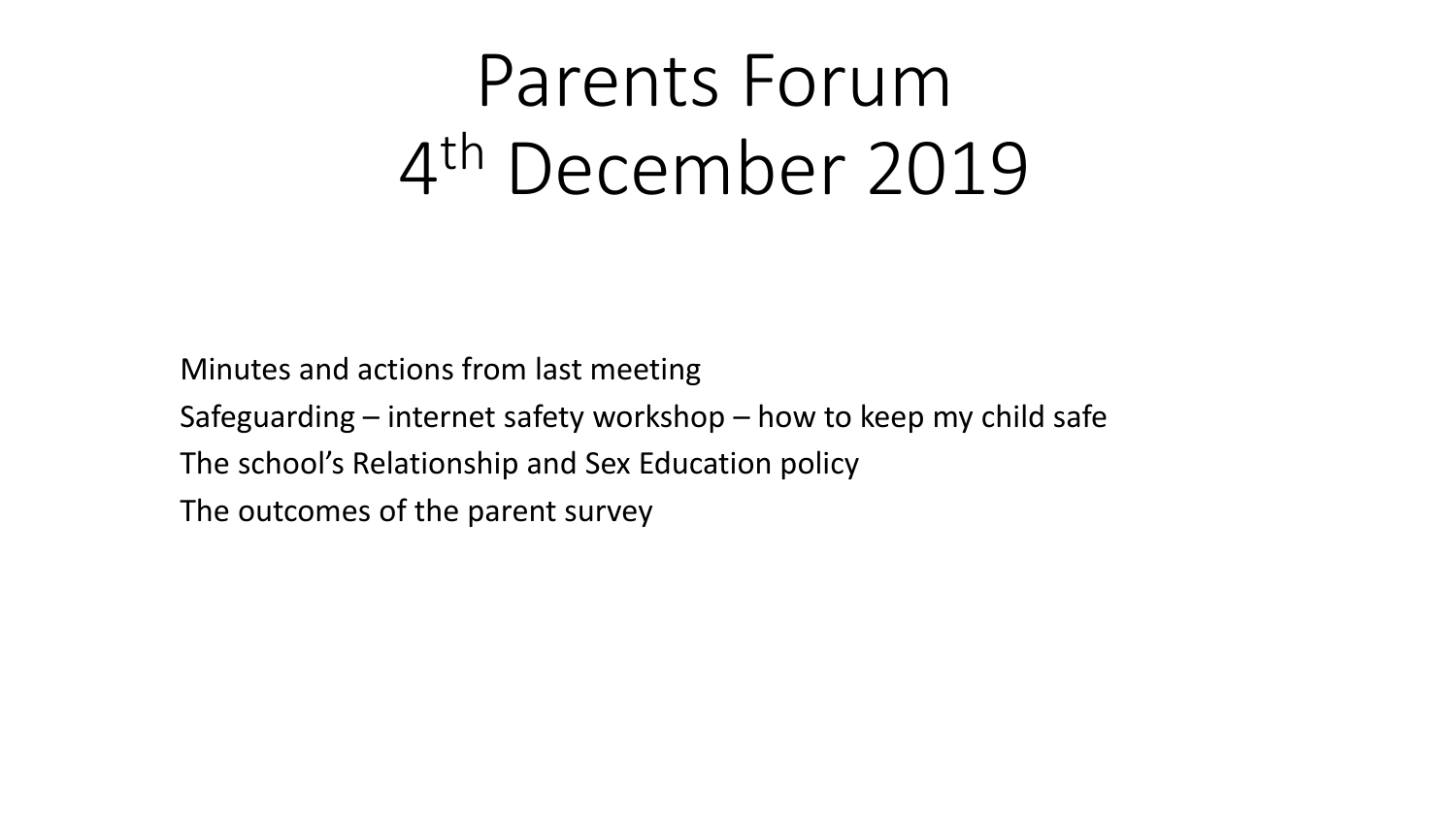# Minutes and Actions taken since last meeting

#### • **Exam preparation:**

- Parent Revision Workshop Evening (31<sup>st</sup> October);
- Student Brain Booster Revision Afternoon (17<sup>th</sup> October);
- Revision timetable templates and subject revision handouts for all subjects prior to mocks;
- Student PLCs, Targets and Therapy feedback from all mocks on G4S by Christmas;
- Model exam responses uploaded on to website for parents following parent feedback;
- Guided Study Sessions running in Enterprise and Marketing, DT and Geography full timetable in place Spring Term;
- Year 11 Habits Reward Card system weekly prize drawer in addition to whole-school system;
- PiXL Build Up 20 students access to online suite of revision resources to guide independent work;
- Year 11 Mentoring Scheme 21 students first sessions to take place before Christmas;
- Regular contact home with parents letters to whole cohort and students identified for intervention;
- Fortnightly RSL meetings ET (Head of KS4), CG (Head of English), DF (Head of Maths) SM and AD focussing on student attendance, progress and A2L information;
- Use of G4S to communicate with parents about ongoing concerns regarding Quality of Work or Attitude to Learning – time allocated for staff to complete following first data drop;
- Thorpe Woodlands Brain Booster Residential 30 students April 2020.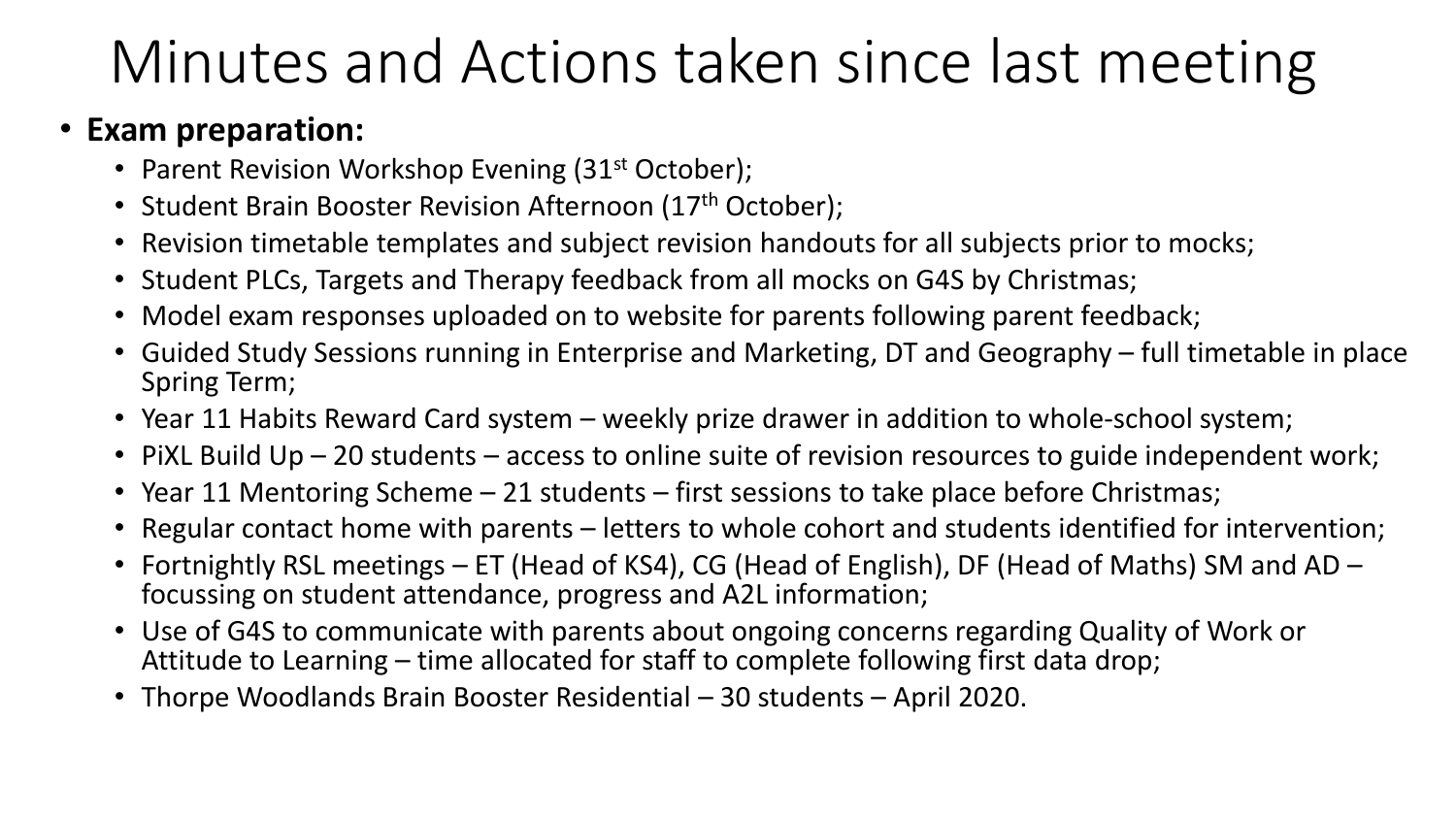# Minutes and Actions taken since last meeting cont'd

## **Trust-**

Pastoral Review, Science review and support, Climate walks

Additional support for attendance and wellbeing

## **Staffing-**

Fully staffed with specialist staff. Experienced English teacher replaced Student teacher.

Staff absence approx. 50% less than this time last year.

#### **Parent Engagement-**

Parent mentoring started

Y11 support session

Parent Voice- 7 and 11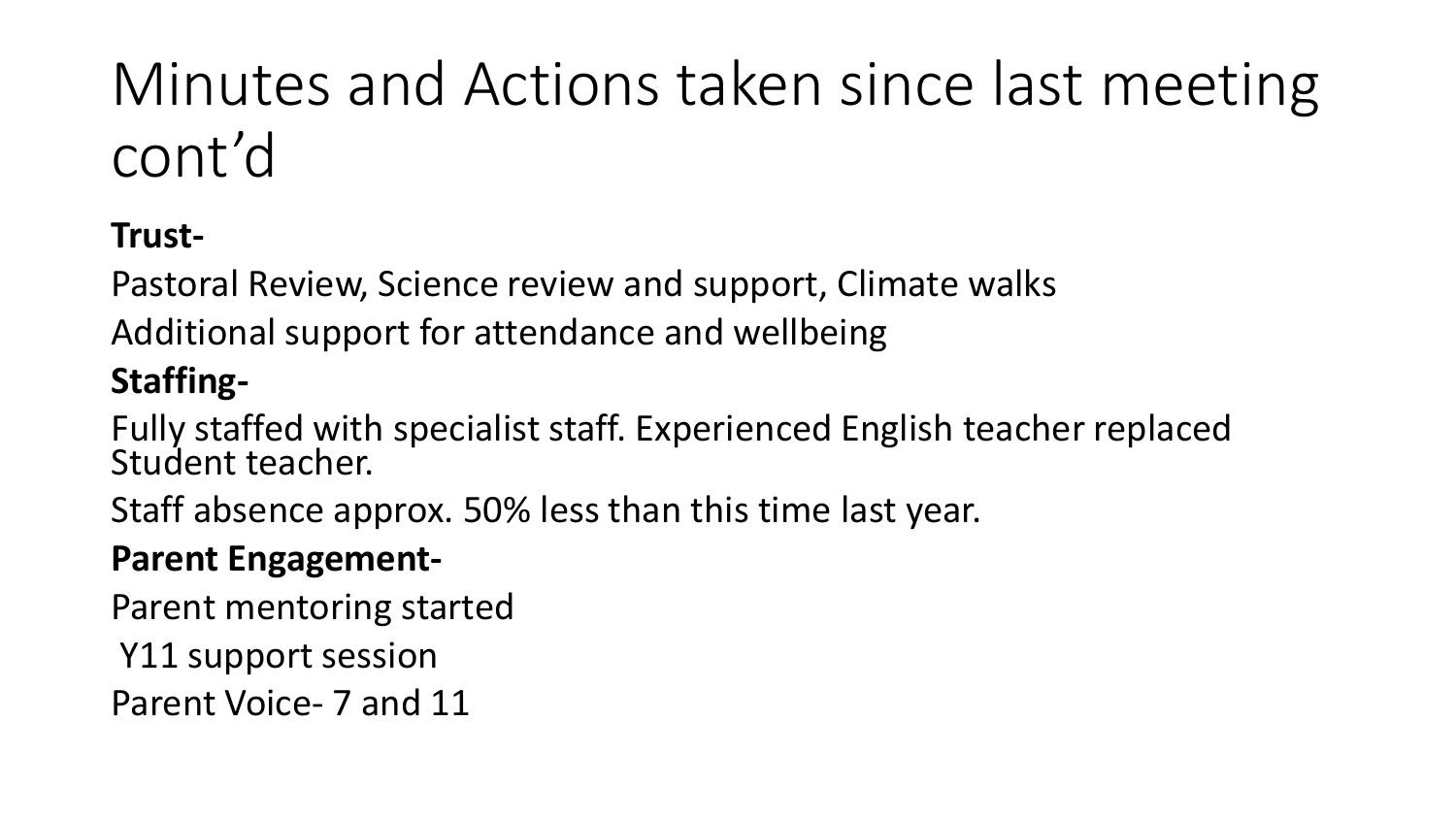## Homework

- Full suite of comprehensive homework resources on school website to complement tasks set on Go4Schools. Email to be sent to parents to raise awareness;
- Curriculum Leaders tasked with monitoring homework and identifying areas for further improvement with subject teams;
- Explicit instructions to all staff for key homeworks Year 11 PLCs, Therapies and Targets – to ensure consistency;
- Staff experimenting with using Seneca Learning for homework with a focus on knowledge recall.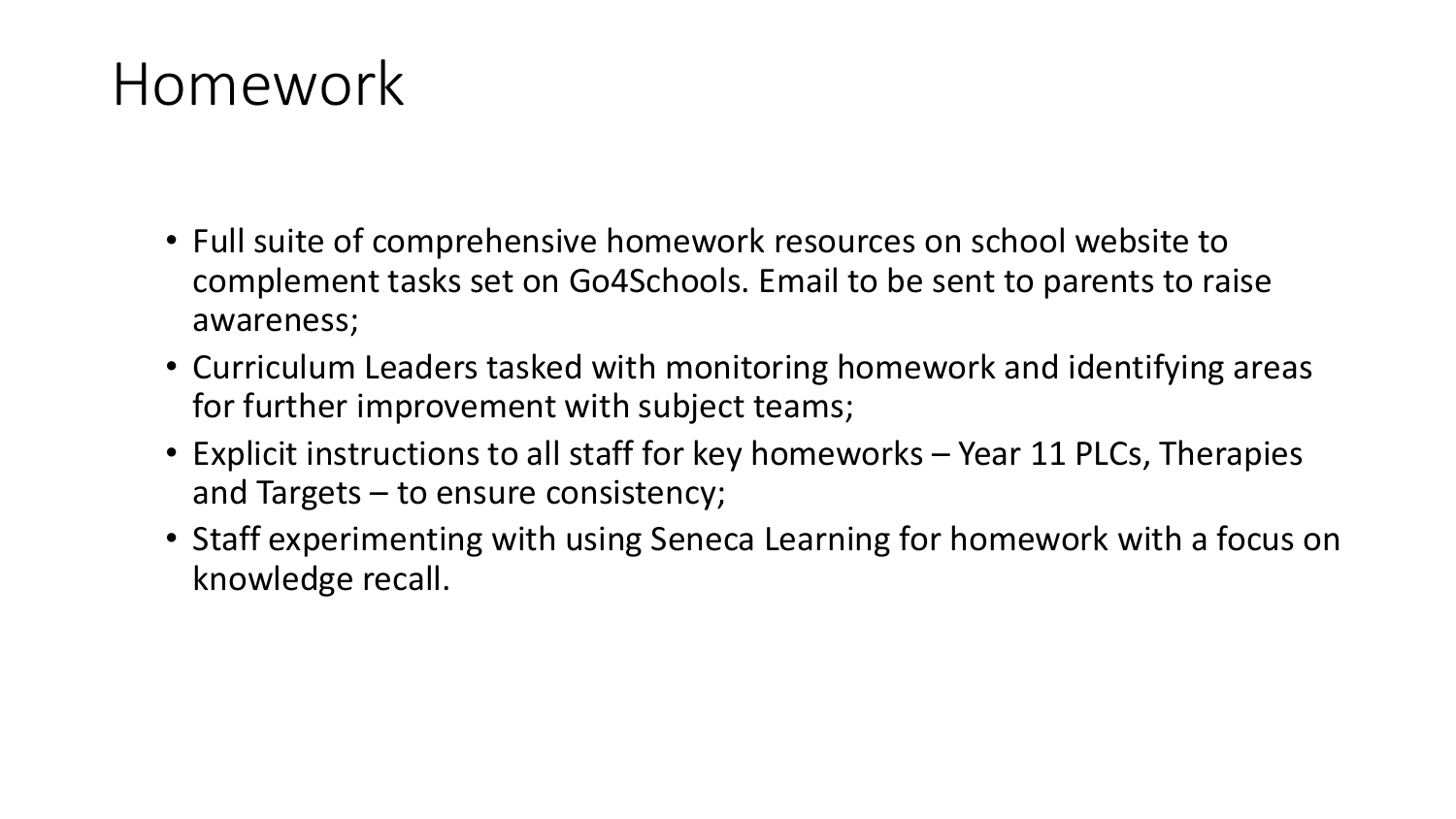# Pastoral and Behaviour Management

- New Pastoral system Clearer lines of accountability
- Student Voice
	- Council
	- Surveys
- Bullying key focus of the term
	- Training
	- Conference
	- Student led policy
	- Student action plan
	- External Visits Y7 Gig
- Creating positive culture in school Y11
	- Senior Block
	- Breakfasts
	- Revision drop down sessions
	- Yoga
	- Links with Thorpe Woodland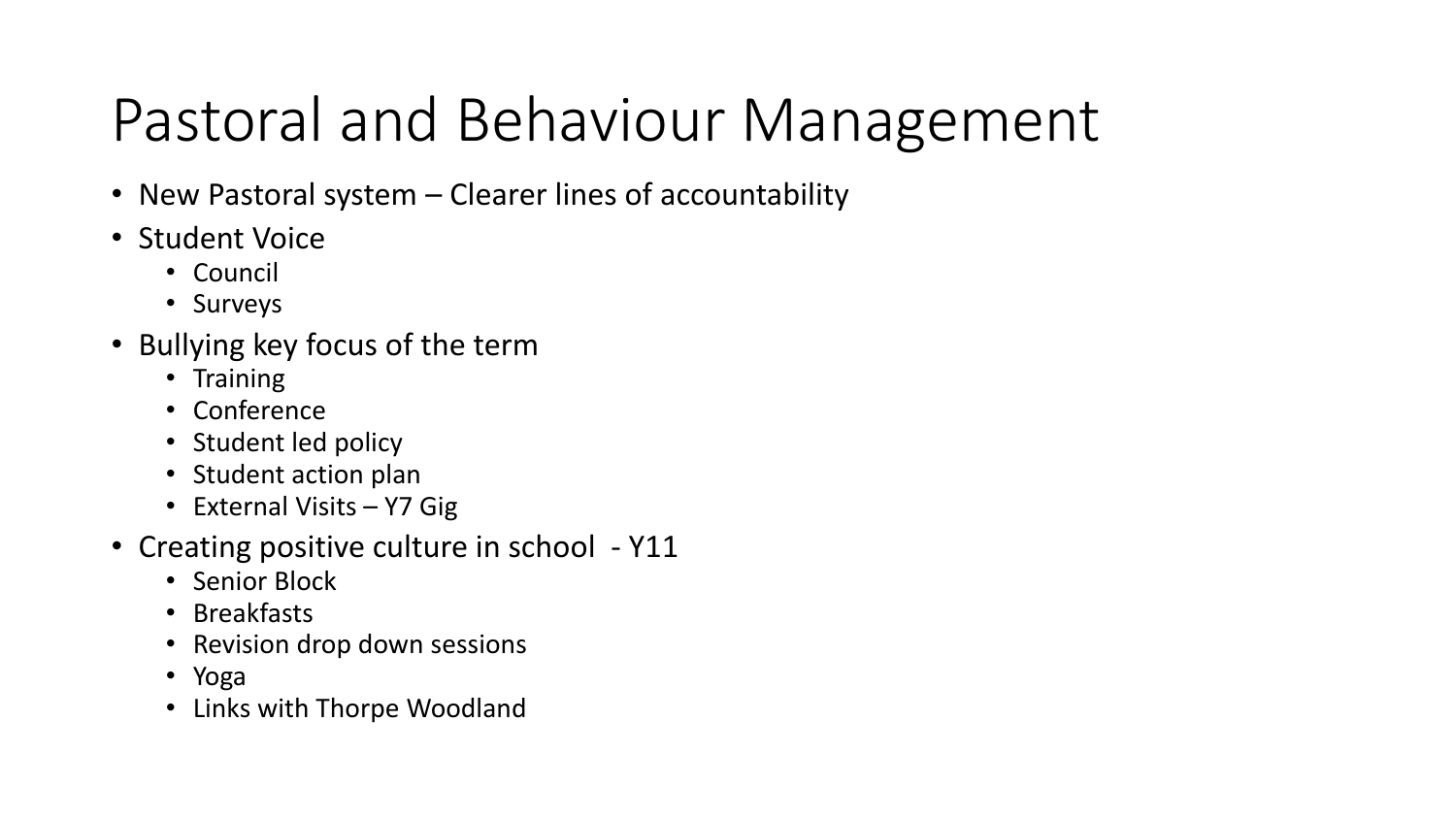## Home Internet

Most broadband providers include parental controls for free as part of their broadband package so any device that connects to your WiFI will will be protected by any controls you have set. Remember, children may have devices that use 3G or 4G so they won't always be connected to your home internet so ensure you set up parental controls on their devices too.

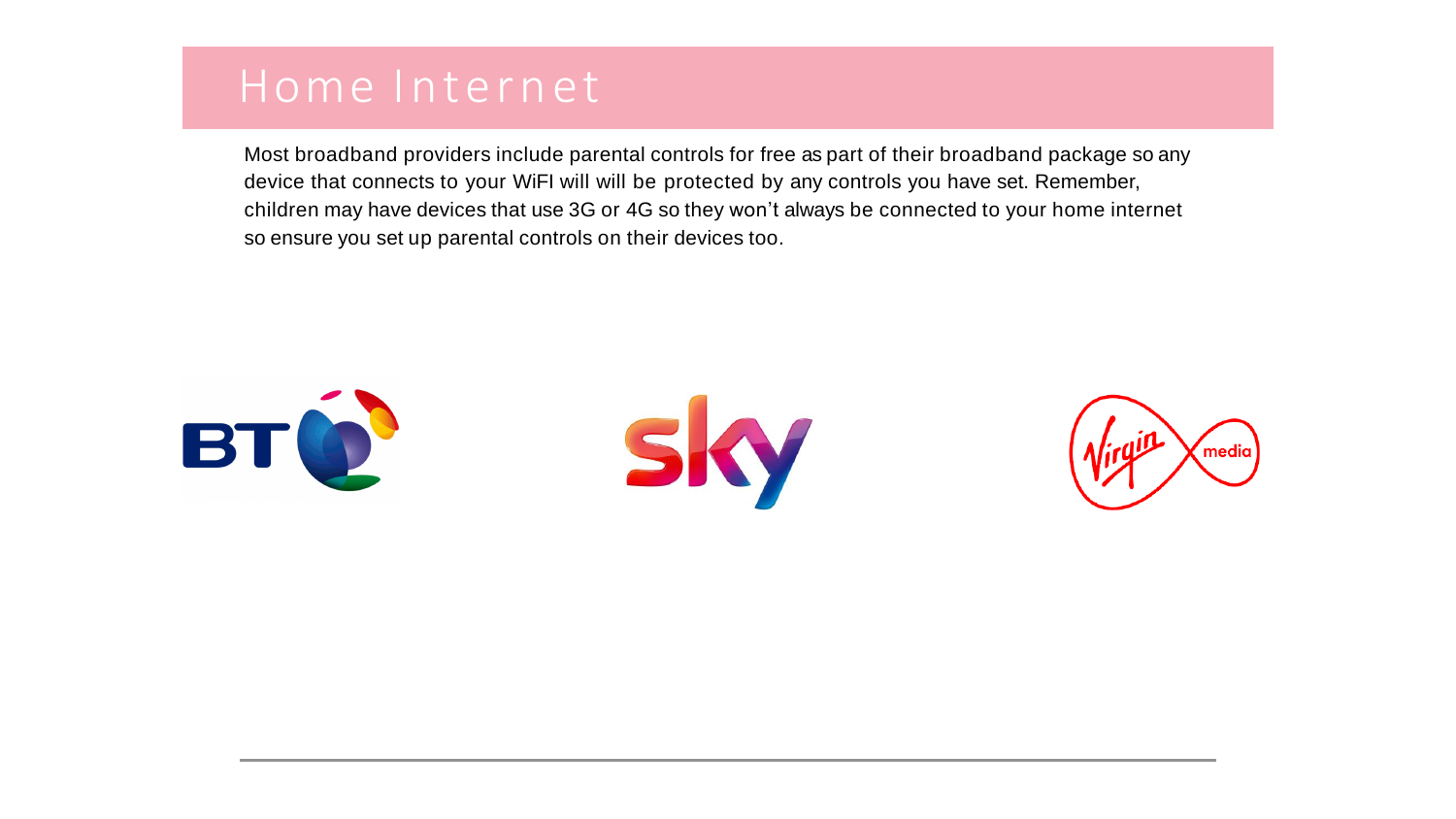## Consoles

All consoles offer additional parental controls to limit time spent on the device or limit who your child can communicate with online. Also, be aware of the PEGI ratings on a game which shows you the age suitability of the game e.g. a PEGI rating of 12 shows the game is only suitable to players over the age of 12 due to its content.







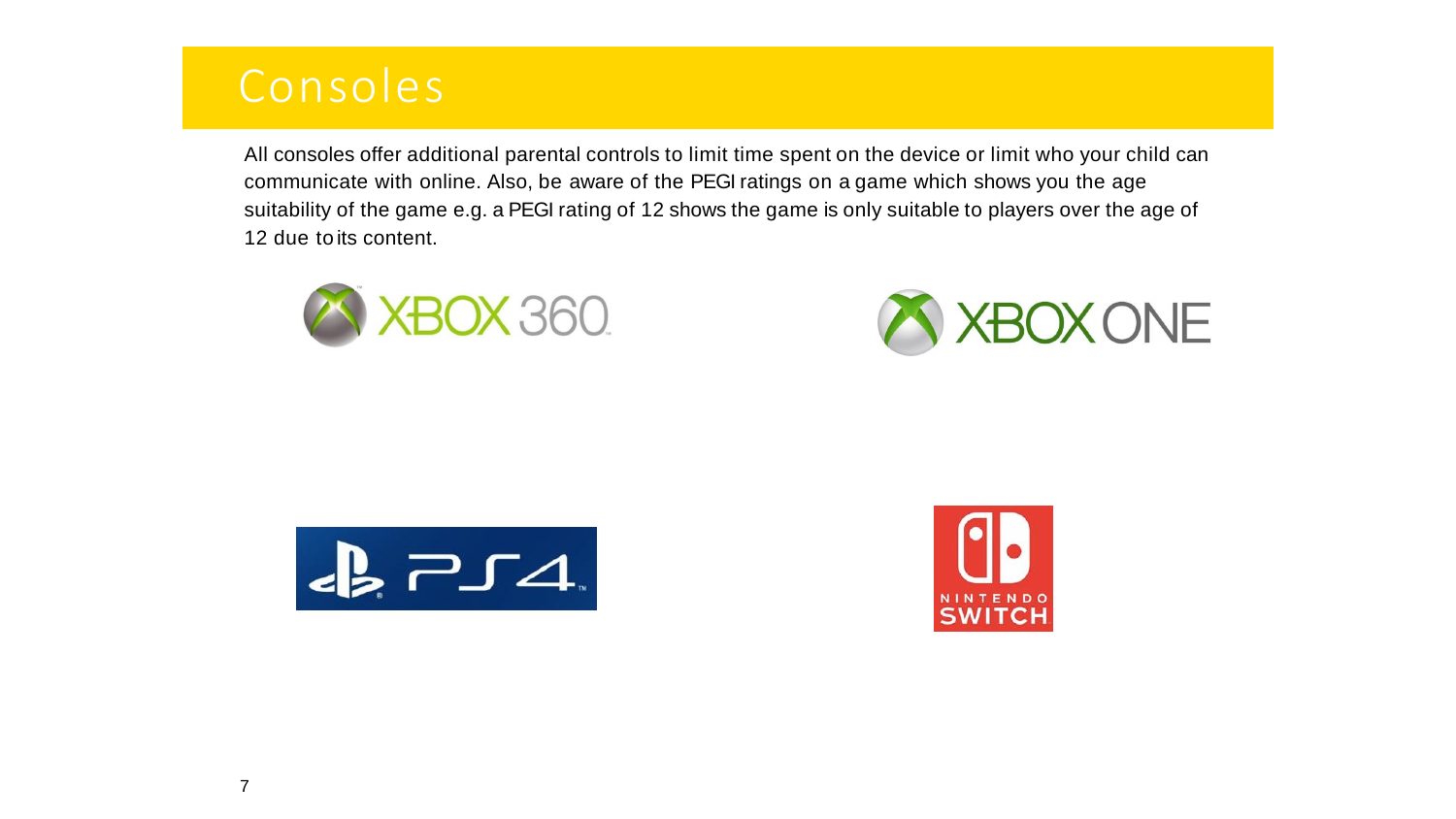## Social Media



#### Facebook (13+) Instagram (13+) WhatsApp (16+)

Included in Facebook's setting are the ability to set who can see your posts, who can contact you and the ability to review all posts before appearing on your timeline (Timeline Review).

**Unfriend:** go to their profile, hover over Friends and selectUnfriend. **Blocking:** If you don't want somebody to add you as a friend or send you a message then block them. Select Settings, click Blocking and enter the name of the person, click Block, select the correct person and click block and block. **Facebook Privacy Check up:** thishelpful tool helps you review your settings. Select Settings, Privacy Shortcuts and Review a few important privacysettings.

Find out morehere: https://engb.facebook.com/help/

When you set up your account, it is automatically set as public. To change your profile to private (so only people you approve can follow you) go to your profile, tap Settings, tap Account Privacy and tap to toggle Private Accounton.

**Remove a follower:** Go to your profile and tap followers, tap to the right of the person and select remove.

**Blocking:** If you want to stop somebody from liking or commenting on your posts, you can block them. To do this, tap their username, tap on the 3 circles in the top right and selectblock.

**Turn off commenting on a post:**Tapabove your post, select Turn Off Commenting.

Find out more here: https:// help.instagram.com/196883487377501 By default, WhatsApp sets your privacy settings to allow any WhatsApp user to see your read receipts,last seen, aboutand profile photo.

To change any ofthese settings, go to settings, account and privacy.

**Reporting:** When you receive a message from an unknown number for the first time, you will be given the option to report the number. This report will then send the most recent messages in the chat to WhatsApp. You can also report any issues direct to WhatsApp within the app by going to settings, help and contact us.

Find out more here: https:// faq.whatsapp.com/en/general/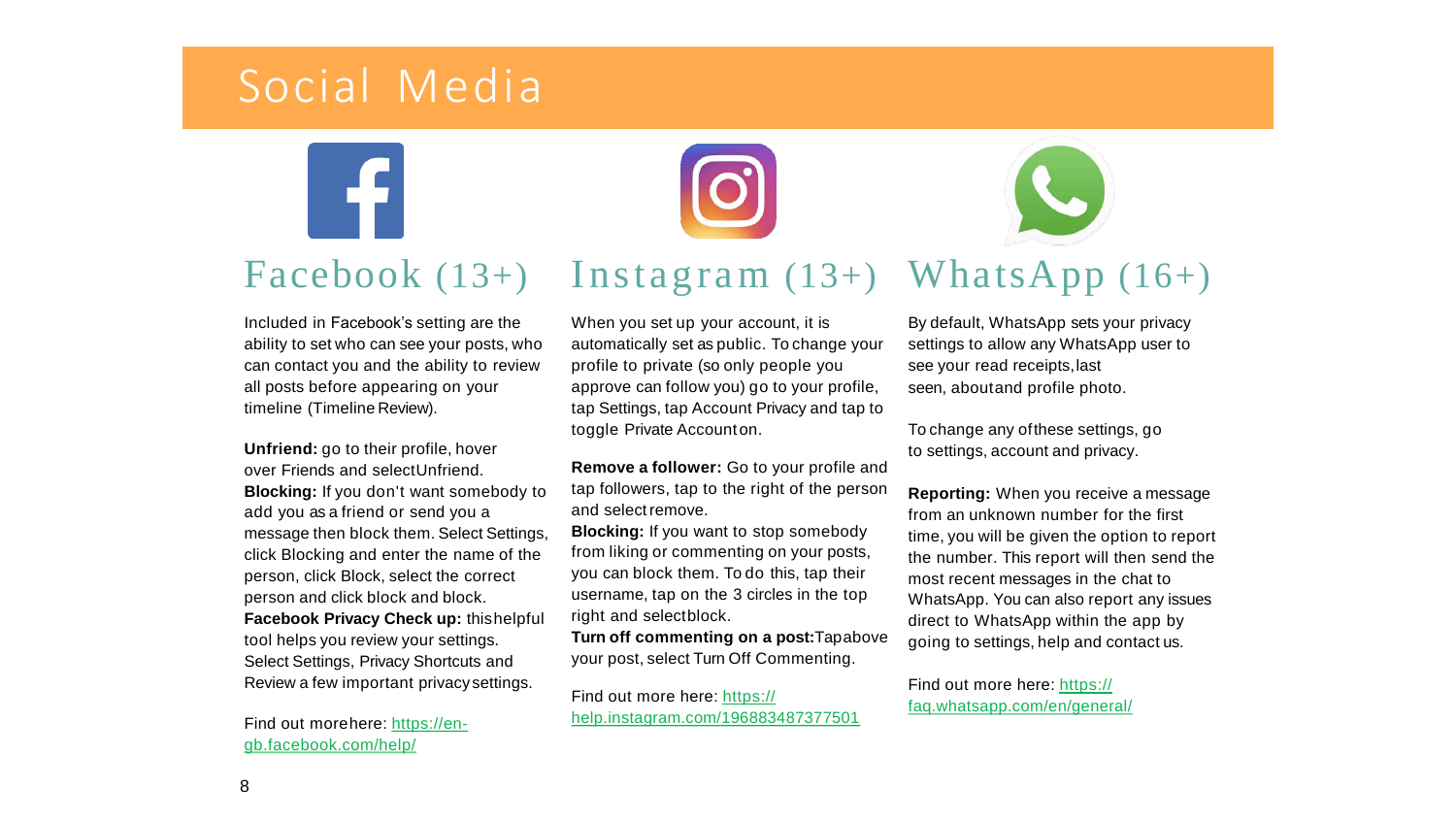

#### Snapchat (13+)

When you set up your account, it is automatically set so only friends you've added can contact you or view your story.

**Unfriend:** Go to a chat with that friend, tap the button at the top left and then tap Remove Friend.

**Block a friend:** Go to a chat with that friend, tap the button at the top left and then tap BlockFriend.

**Blocking:** If you want to stop somebody from adding you as a friend or sending you a message then block them. Select settings, blocking and enter the name of the person, click block, select that person and click block and block.

**Location settings**: This feature allows your friends to see where you are (including when you are at home) when you have the app open. **It is so important that you check your child's settings for this feature**. Your location won't be shared on the map until you open it for the first time, at which point you can choose:

- **Ghost Mode (Only Me):** your location won't be visible to anyone else.
- **My Friends:** your location will be shared with all of your friends
- **My Friends, Except …:** your location will be shared with your friends, except the friends on thislist.
- **Only These Friends …:** choose specific friends to share your location with.

Find out more here:https://support.snapchat.com/en-GB/article/privacy-settings2

#### Twitter (13+)

When you set up your Twitter account, you can choose whether you would like to keep your tweets public or protected (private). To keep them private, go to your Privacy and safety settings, select privacy and select protect my tweets,

**Unfollow somebody:** Click the arrow icon next to their tweet and select unfollow. **Blocking:** Click the arrow icon next to their tweet and selectblock.

**Location:** To keep your location private (so followers can't see the location you are tweeting from), go to your Privacy and safety settings, select privacy and ensure precise location isdisabled.

Find out more here: https:// help.twitter.com/en/safety-and-security/ twitter-privacy-settings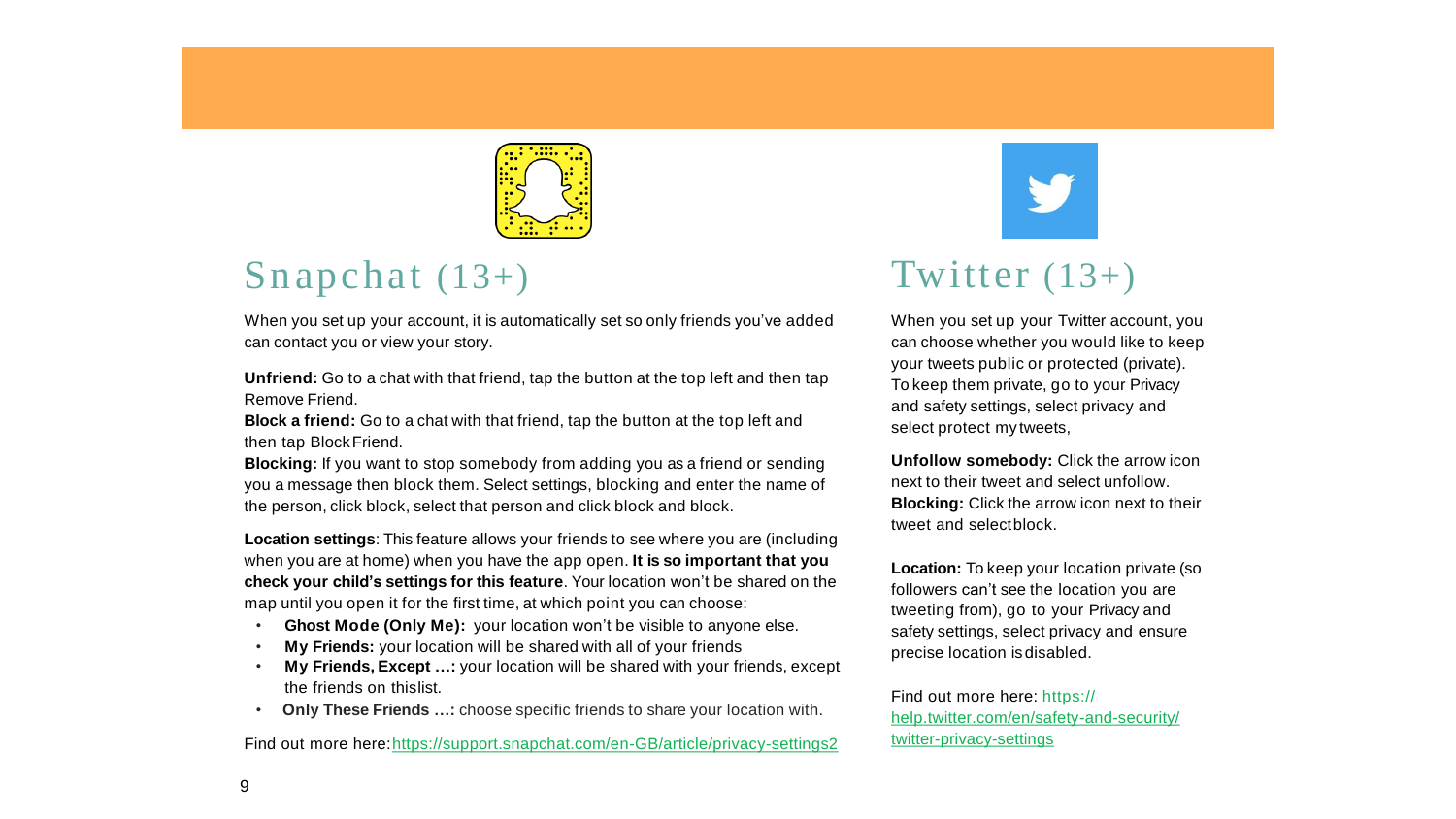

However your child chooses to watch TV, make sure youhave set up appropriate parentalcontrols.











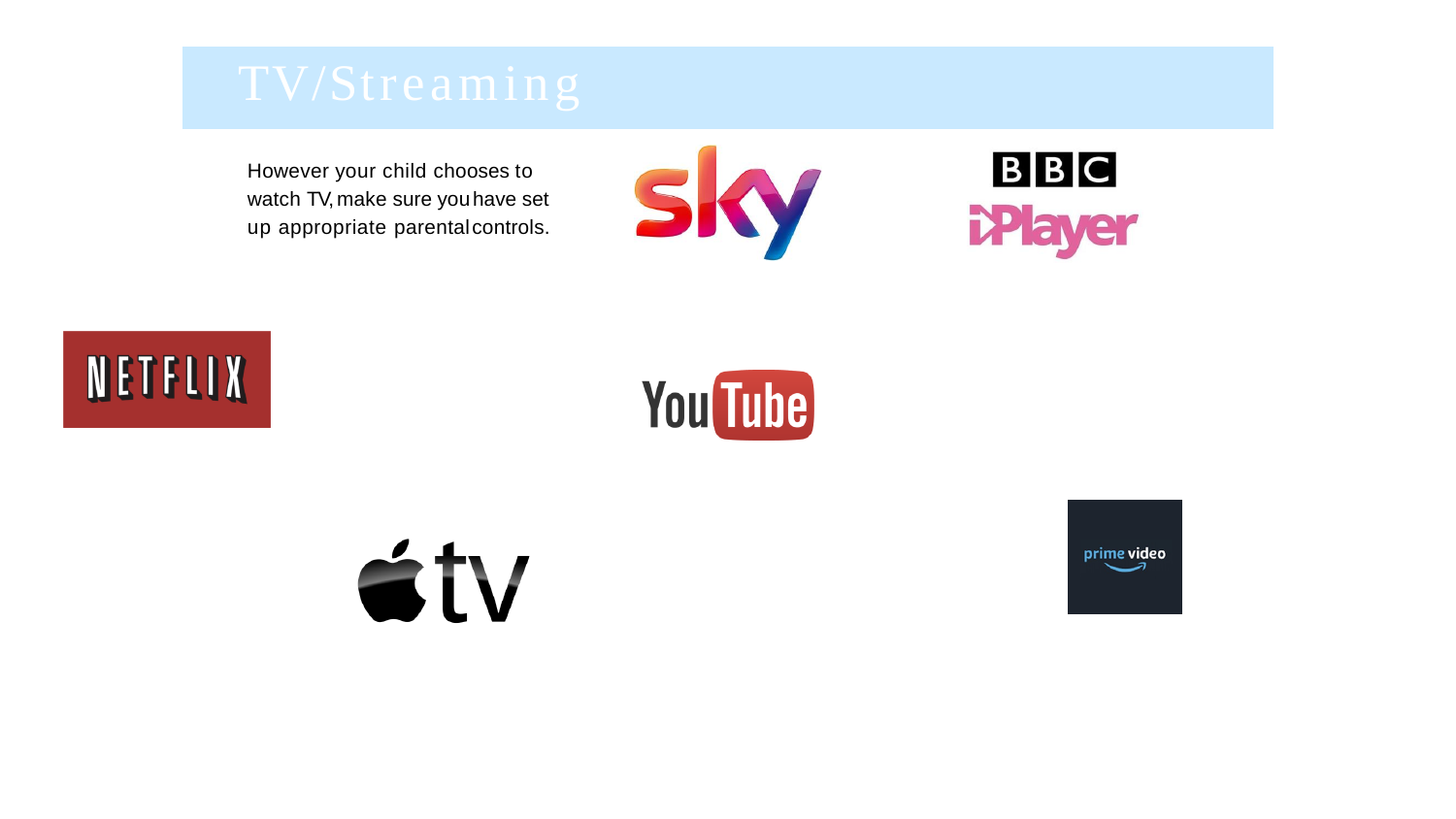## Search Engines

An innocent search can result in inappropriate content being seen so we would recommend switching on parental controls. There are a few different search engines out there so find out which search engine your child uses and remember to set them up on all devices your child uses to access the internet, for example their tablet andphone.

#### Google

You can use Google SafeSearch to block explicit and inappropriate results such as pornography. As with all filtering systems, SafeSearch isn't 100% accurate. You will need to log into your Google account to lock any changes you make.

Google

- Go to search settings at h[ttps://www.google.com/pr](http://www.google.com/preferences)efe[rences](http://www.google.com/preferences).
- Under 'SafeSearch filters,' select the box to "Turn on SafeSearch."
- At the bottom of the page, select save.

Find out more here:https://support.google.com/websearch/ answer/510

# Yahoo

Yahoo offer a SafeSearch lock to protect children from certain types of content.To set this up:

YAHOO!

- Sign in with your Yahoo ID.
- Go to Search preferences and select 'Strict—no adult content'.
- Select lock.
- Click Save and then sign out to prevent any further changes being made.

Find out more here: https://safety.yahoo.com/SafetyGuides/ Search/index.htm?guccounter=1&guce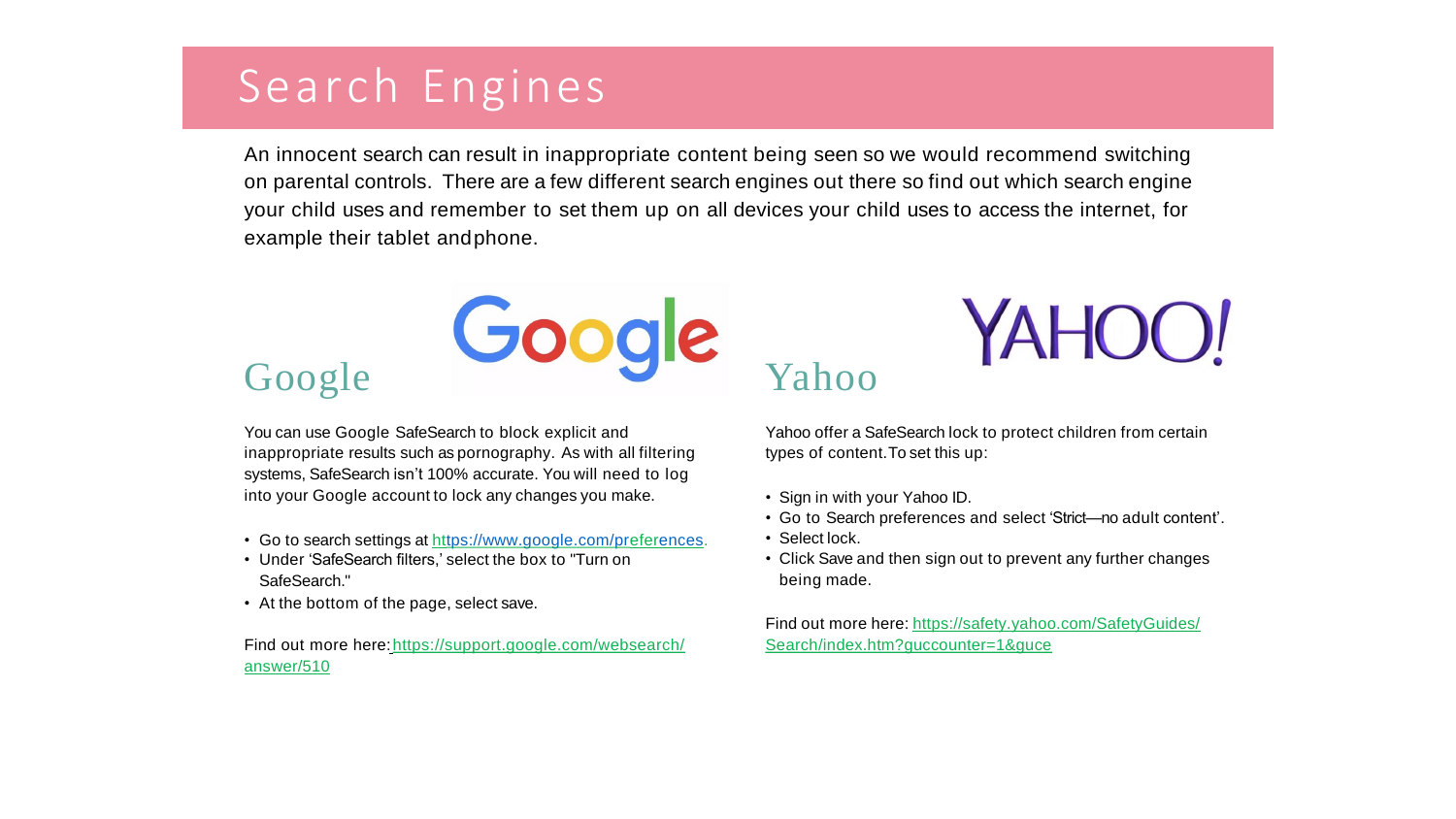## Mobile devices

You can set up free parental controls and restrictions on most mobile devices which can limit what your child can access.

#### $iOS$

You can block or limit specific apps and features on your child's device. To do this:

- Go to Settings and then Screen Time. Tap Continue, then choose "This is My [Device]" or "This is My Child's [Device]." If you want to prevent another family member from changing your settings, tap Use Screen Time Passcode to create a passcode. If you're setting up Screen Time on your child's device, follow the prompts until you get to Parent Passcode and enter apasscode.
- Tap Content & Privacy Restrictions. If asked, enter your passcode, then turn on Content & Privacy.

You can also stop your child from being installing or deleting apps and being unable to make in-app purchases. Find out more here: https://support.apple.com/en-gb/HT201304

## Android



When you turn on parental controls, you can restrict what content can be downloaded or purchased from Google Play based on maturity level and request that authentication is required before any purchases are confirmed, this includes inapp purchases.

Find out more here:https://support.google.com/googleplay/ answer/1075738?hl=en-GB

You can also set up Family Link which lets you set digital ground rules as well as see where they are, set screen time limits and lock their device. You will need to download Family Link onto your own device first and then link your child's account to it.

Find out more here:https://families.google.com/familylink/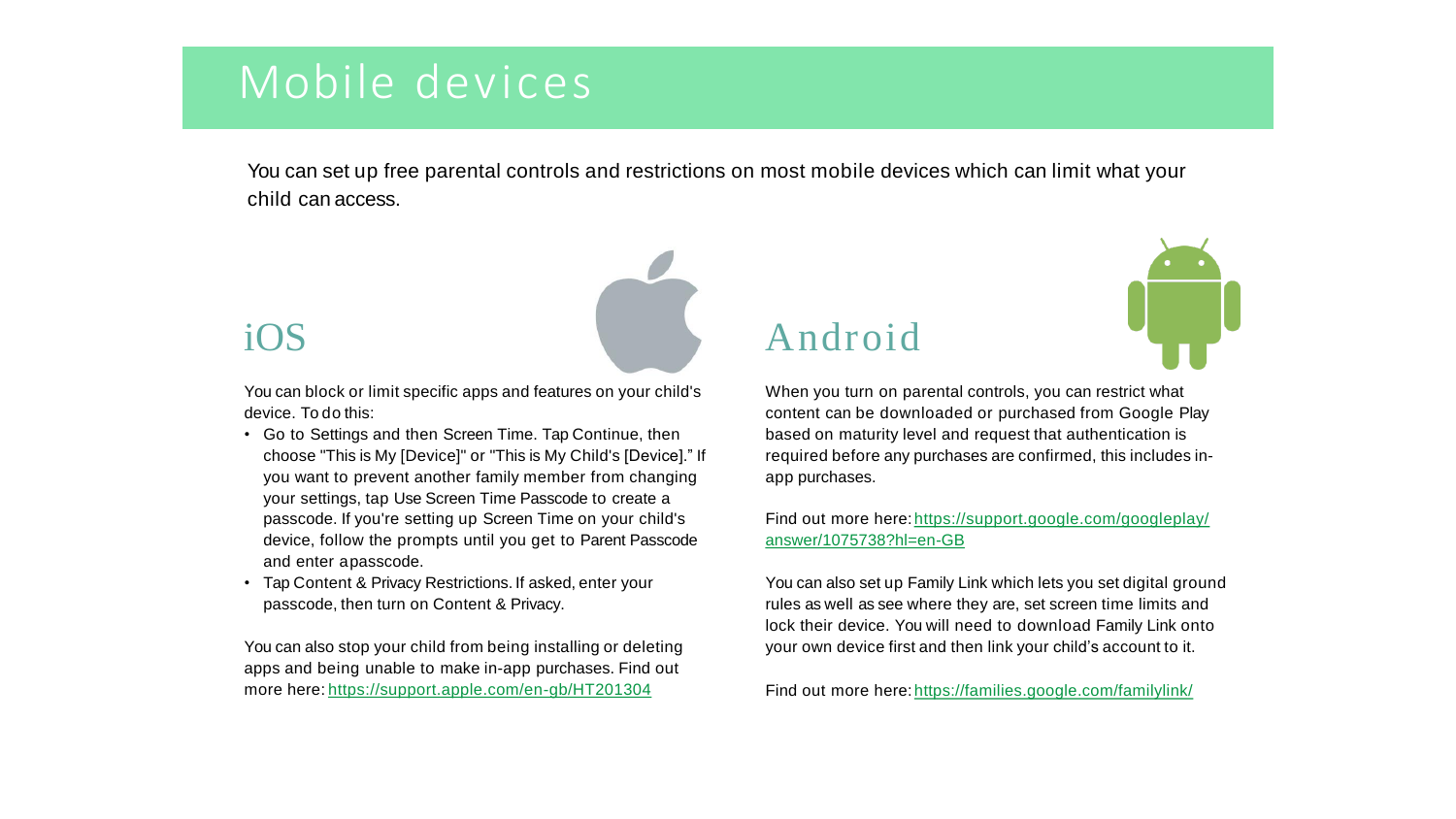Helplines

There are many organisations set up to provide you or your child with advice should you need it. Here are just some of the organisations that can help you.





**Tel: 116 123**





**Tel: 0808 800 502 Tel: 0808 800 2222**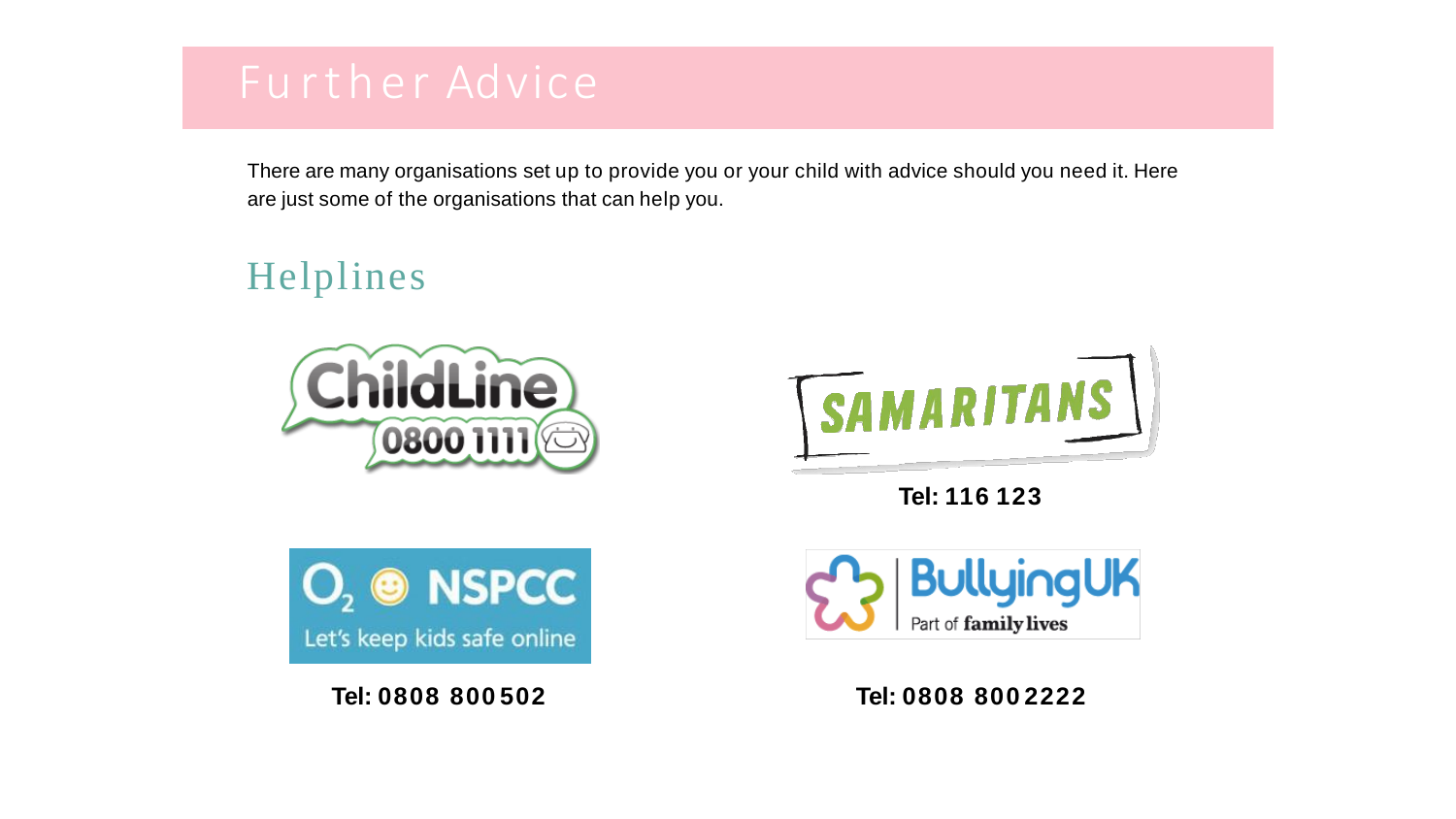#### Where to report

#### Useful Websites

• **BBC Ownit:** ht[tps://www.bbc.com/ownit](http://www.bbc.com/ownit)



Reporting centre designedto assist everyone in reporting harmful content online.

Find out more here: https:// reportharmfulcontent.online/

- **CEOP:** ht[tps://www](http://www.ceop.police.uk/safety-centre).ceo[p.police.uk/safety-centr](http://www.ceop.police.uk/safety-centre)e
	- **ChildLine:** h[ttps://www.childline.org](http://www.childline.org.uk/).uk/
	- **Childnet:** h[ttps://www.childnet.com/](http://www.childnet.com/)



You can report sexual images of under 18s online directly to the Internet Watch Foundation.

Find out more here: https:// [www.iwf.org.uk/](http://www.iwf.org.uk/)

- **Internet Matters:** ht[tps://www.internetmatters.org](http://www.internetmatters.org/)
- **Internet Watch Foundation:**h[ttps://www.iwf.org](http://www.iwf.org.uk/).uk/
- **National Online Safety:**https://nationalonlinesafety.com/
- 14 **NSPCC/O2 Online Safety:** ht[tps://www.nspcc.or](http://www.nspcc.org.uk/)g.uk/ preventingabuse/keeping-children-safe/online-safety/
- **Thinkuknow:** h[ttps://www.](http://www.thinkuknow.co.uk/)thin[kuknow.co.uk/](http://www.thinkuknow.co.uk/)

CEOR A National

Crime Agency command

If you are worried about online sexual abuse or theway someone has been communicating online.

Find out more here: https:// [www.ceop.police.uk/safety](http://www.ceop.police.uk/safety-)centre

- **UK Safer Internet Centre:** ht[tps://www.saferinternet.org](http://www.saferinternet.org.uk/).uk/
- **Vodafone Digital Parenting:**http:// vodafonedigitalparenting.co.uk/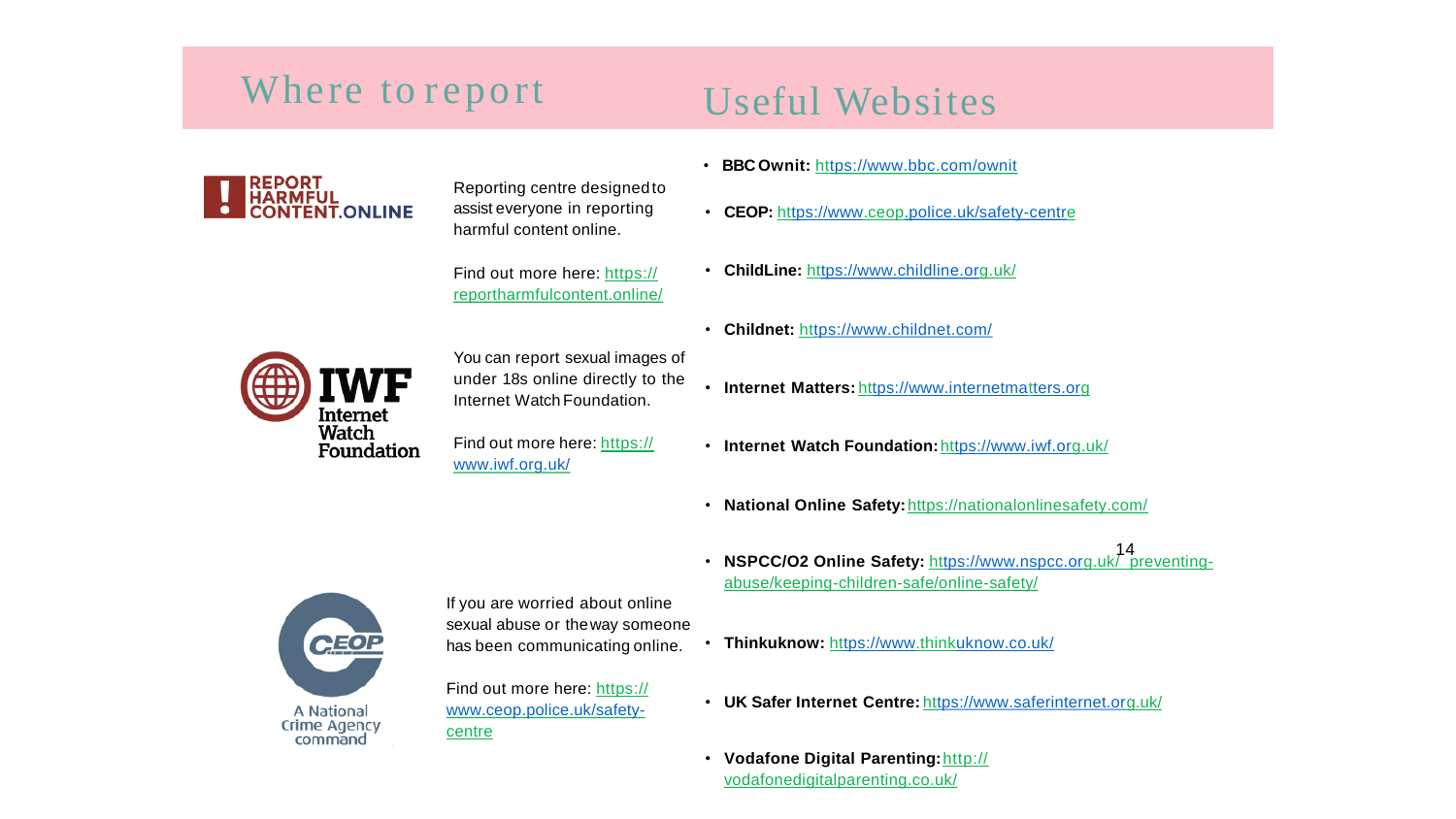# Relationships and Sex Education Policy 2019

- Our policy is in line with the changes with are compulsory for 2020.
- The aim of the curriculum is to empower young people to make informed choices in the wider world.
- Year 7 will be taught about FGM-Some parents / carers might query this sensitive topic being discussed in year 7.
- Topics are revisited and expanded on from KS3 and KS4, previously they had one off lessons, they didn't have a chance to broaden their understanding.
- Topics such as the misconceptions around pornography are taught at an age appropriate level for KS3 and in more depth in KS4.
- LGBT+ is also a new addition (we have been discussing this for a few years) with intimate and sexual relationships.
- More focus on the emotional impact of relationships breaking down, using contraception, unplanned pregnancies. Previously it was more factual.
- Signposting to local support services / medical professional advice and guidance throughout.
- So all years 7 11 will now have RSE lessons, previously it was only covered in brief detail in year 9.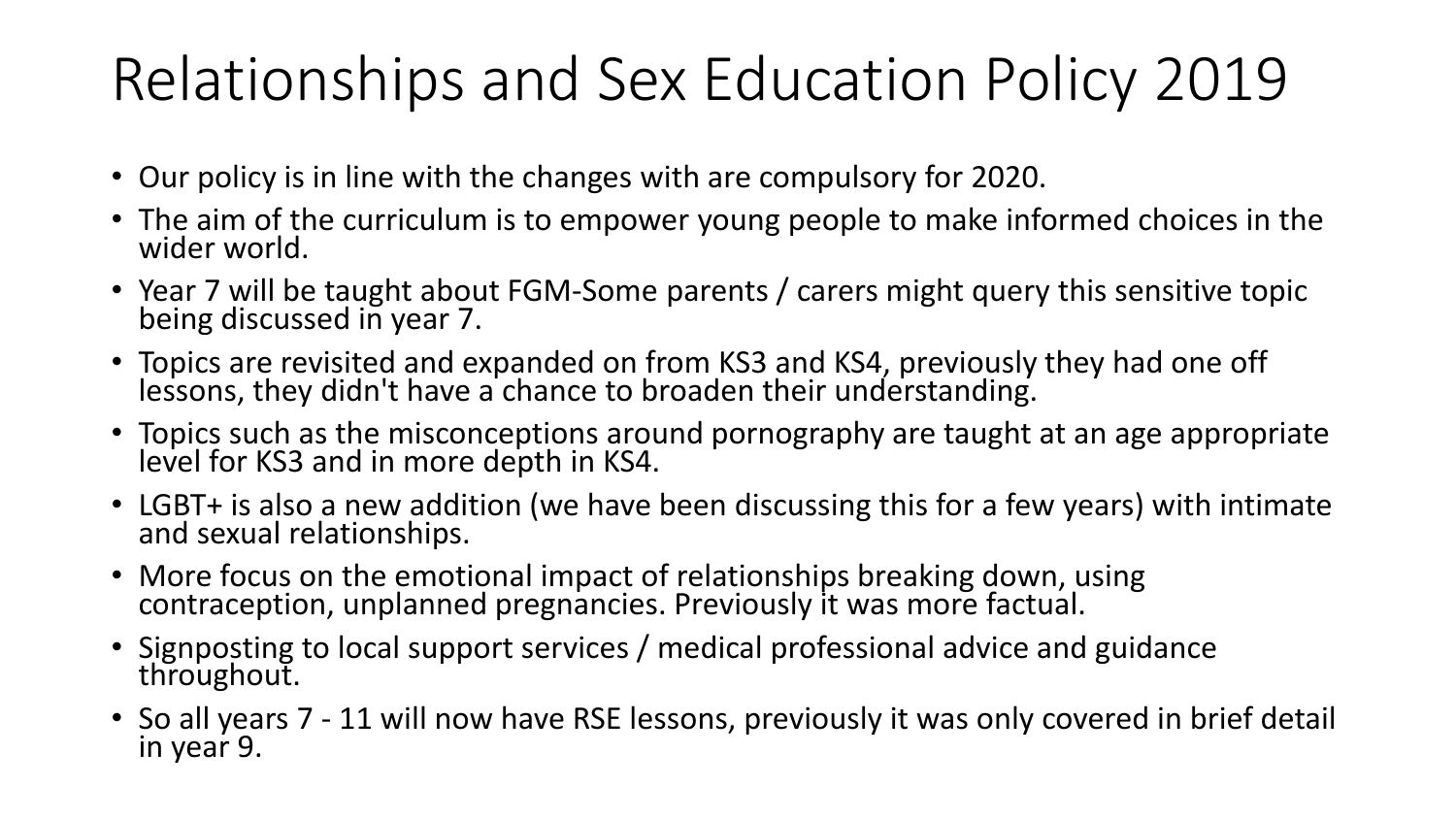# Summary of Parent Survey

- 70 completed questionnaires were returned representing a response rate of 12.6%.
- Of the parents whose children were not in their first year at the school 14% said the school had improved over the last year and 28% thought that the school's performance was worse.
- Of the parents of new students, 22% felt that the school had not lived up to their expectations and 8% said the school was better than they had expected it to be.
- The parents are least happy with:

Exam results, Computer access and School facilities.

• The parents' top priorities for improvement are:

Teaching quality, Exam results and Developing potential.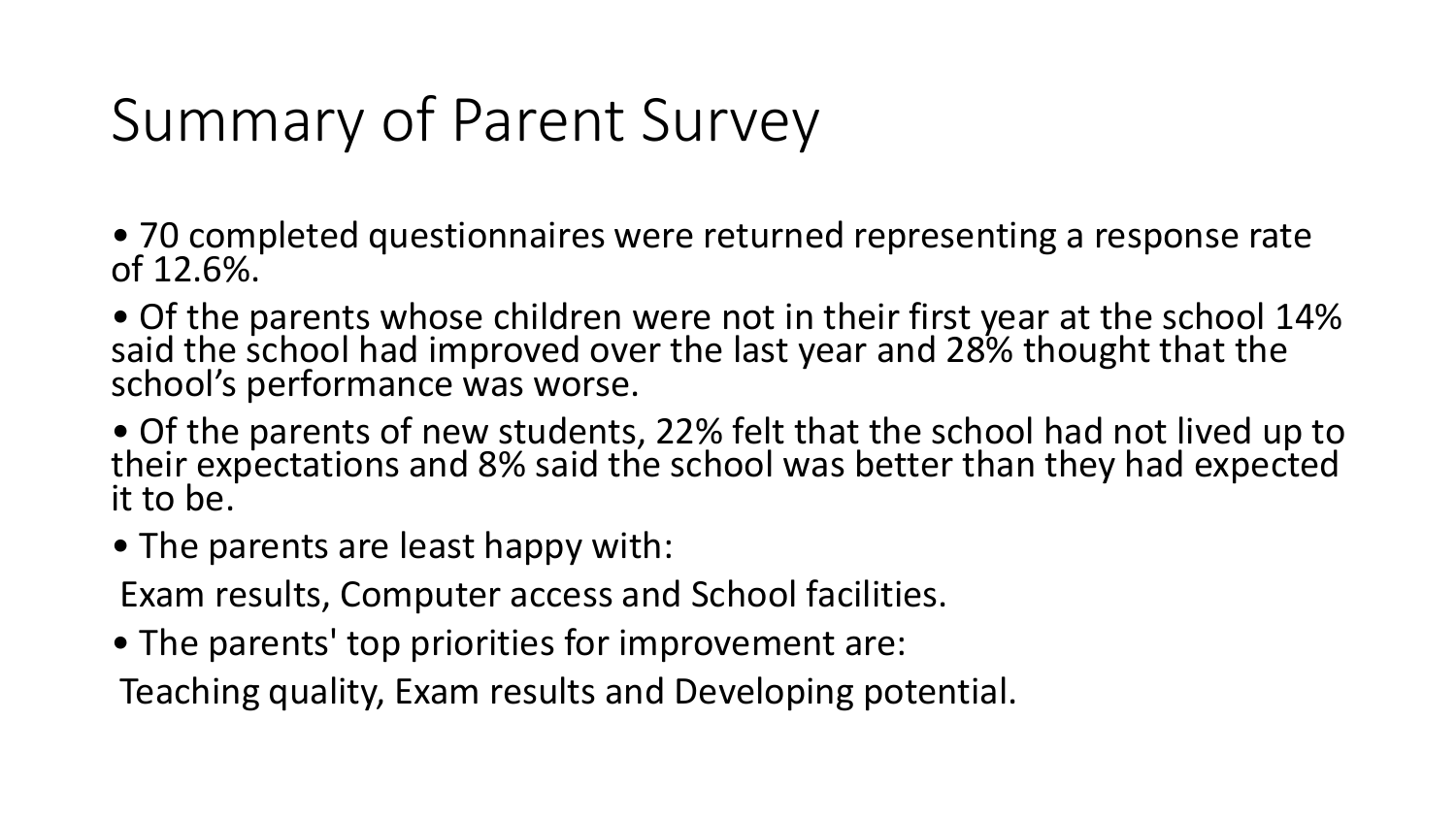#### Overall parental satisfaction



More parents rate the overall performance of the school as 'good' or 'very good'.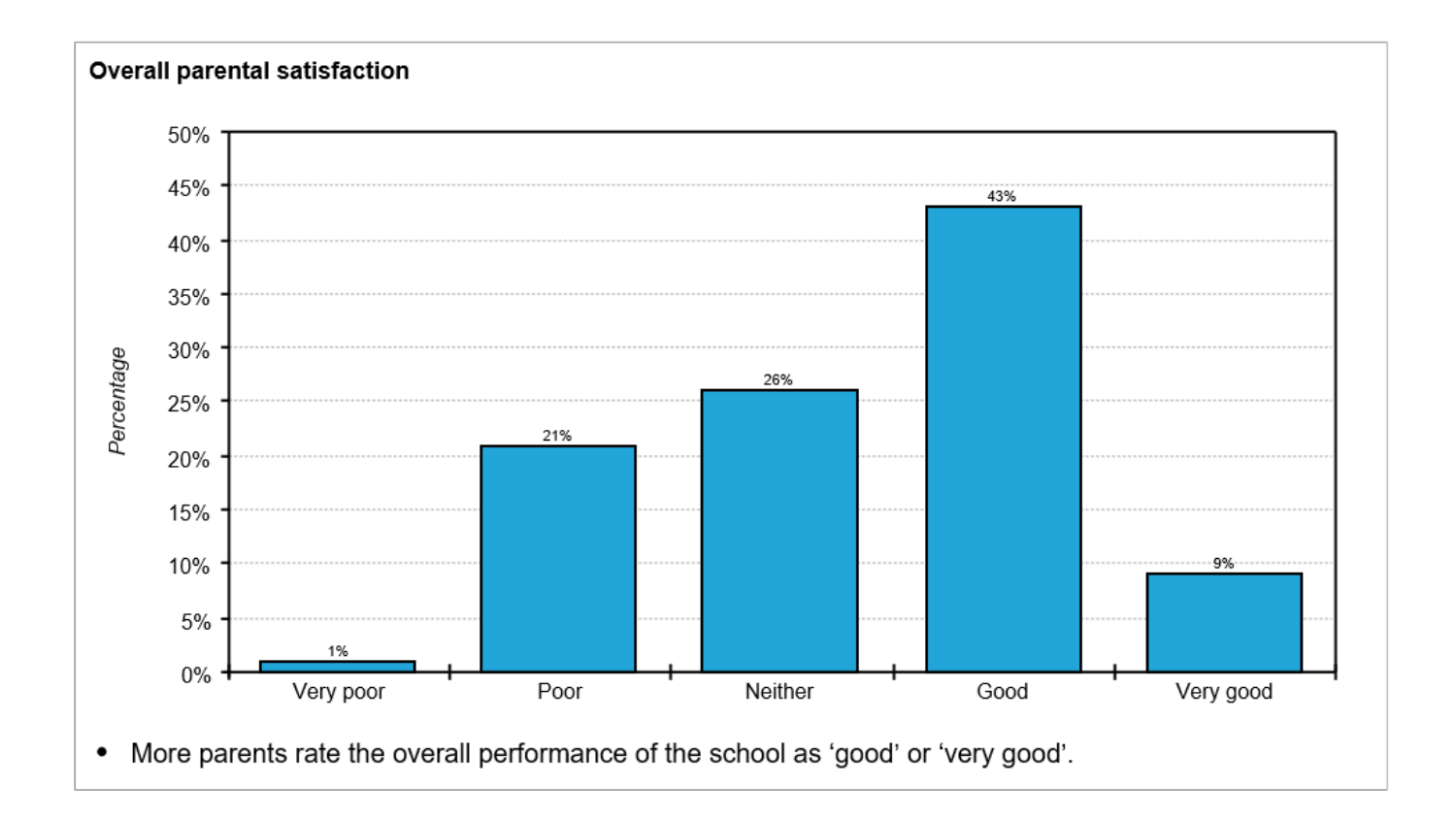## Strengths and Weaknesses

## Overall 59% Good or very good vs 22% Poor or very poor

#### Relative strengths for academic criteria

- 77.3% Geography
- 76.1% Drama

#### Relative weaknesses for academic criteria

- 43.1% ICT
- 52.8% English

#### Relative strengths for non-academic criteria

- 66.5% Caring teachers
- 64.6% Social health education

#### Relative weaknesses for non-academic criteria

- 42.6% Exam results
- 46.1% Computer access